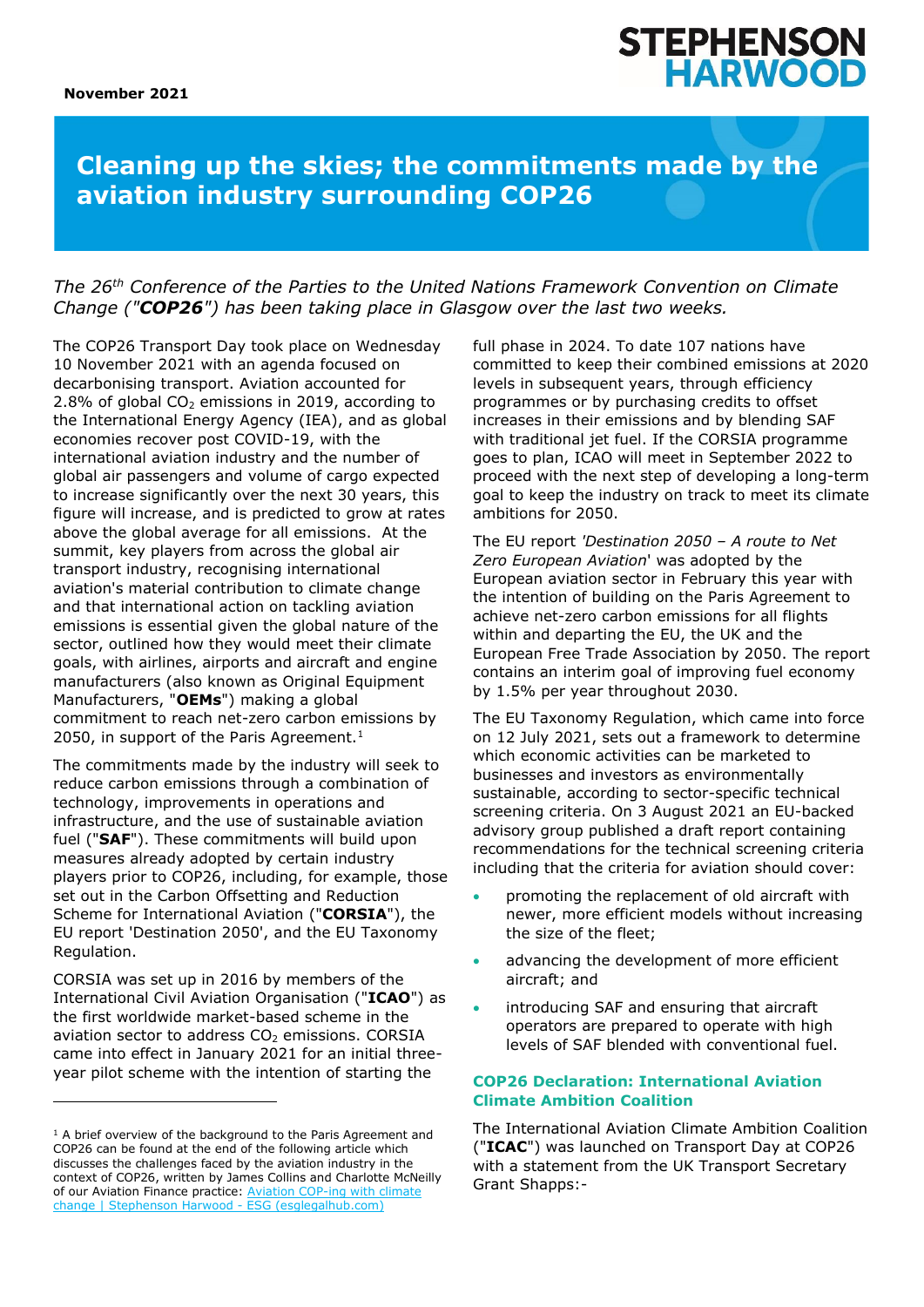*"From our roads to the skies, the transition to zero emission transport has reached a tipping point. We know that transport plays a key role saving the planet from warming above 1.5 degree C, which is why this is the COP that will kick start our ambition for zero emission aviation and why I'm proud to be uniting world leaders to tackle climate changecreating new opportunities for clean growth, green jobs, and improved air quality right across the globe."*

Twenty three nations<sup>2</sup>, who are collectively responsible for more than 40% of global aviation emissions, have signed a new [IACAC declaration](https://www.gov.uk/government/publications/cop-26-declaration-international-aviation-climate-ambition-coalition/cop-26-declaration-international-aviation-climate-ambition-coalition) in support of reducing aviation  $CO<sub>2</sub>$  emissions to meet global emissions targets. However, five of the top ten countries contributing to passenger  $CO<sub>2</sub>$ emissions; namely China, Germany, India, the United Arab Emirates and Australia, have not signed up to the IACAC declaration.

The signatories have committed to working together through ICAO in an effort to limit the global average temperature increase to 1.5˚C by promoting the development of SAF and new low-carbon and zerocarbon aircraft technologies. The commitments encompassed by the declaration are as follows:

- **1.** Working together, both through ICAO and other complementary cooperative initiatives, to advance ambitious actions to reduce aviation  $CO<sub>2</sub>$ emissions at a rate consistent with efforts to limit the global average temperature increase to 1.5°C.
- **2.** Supporting the adoption by ICAO of an ambitious long-term aspirational goal consistent with the above-referenced temperature limit, and in view of the industry's commitments towards netzero CO<sub>2</sub> emissions by 2050.
- **3.** Ensuring the maximum effectiveness of CORSIA, including by:
	- supporting efforts at ICAO and working with other ICAO member states to implement and strengthen CORSIA as an important measure to address aviation emissions, including to expand participation in CORSIA, and participating in CORSIA as soon as possible, if our state has not done so already;
	- taking steps domestically to implement Annex 16 Volume IV of the Chicago Convention as fully as possible and in a timely manner, including with respect to enforcement of

domestic regulations, legislation, or Implementation arrangements;

- advancing the environmental ambition of the scheme in the course of undertaking the CORSIA Periodic Reviews; and
- working to ensure that double counting is avoided through the host state's application of corresponding adjustments in accounting for its nationally determined contribution under the Paris Agreement for the mitigation underlying all CORSIA Eligible Emissions Units and, where needed, CORSIA Eligible Fuels, used toward CORSIA compliance.
- **4.** Promoting the development and deployment, through international and national measures, of SAF that reduce lifecycle emissions and contribute to the achievement of the UN Sustainable Development Goals in particular avoiding competition with food production for land use and water supply.
- **5.** Promoting the development and deployment, through international and national measures, of innovative new low- and zero-carbon aircraft technologies that can reduce aviation  $CO<sub>2</sub>$ emissions.
- **6.** Preparing up-to-date state action plans detailing ambitious and concrete national action to reduce aviation emissions and submitting these plans to ICAO well in advance of the 41st ICAO Assembly, where such plans have not already been updated in line with ICAO Assembly Resolution A40-18, paragraph 11.
- **7.** Promoting capacity building support for the implementation of CORSIA and other ICAO climate measures, including to advance uptake of freely available tools and to expand regional expertise, accreditation and access to markets for SAF and CORSIA Eligible Emissions Units.
- **8.** Convening periodically at both ministerial and official levels with a view to advancing and reviewing progress on the above commitments.

#### **Commitments made by OEMs**

The Chief Technology Officers (CTOs) of seven of the world's leading aerospace OEMs reaffirmed their commitment to achieving more sustainable aviation in a joint statement published on 10 November 2021. The statement made by Airbus, Boeing, Dassault Aviation, GE Aviation, Pratt & Whitney, Rolls-Royce and Safran updates a commitment made in June 2019 to support the aviation sector's goal of achieving net-zero carbon emissions by 2050.

<sup>2</sup> The nations are Burkina Faso, Canada, Costa Rica, Denmark, Finland, France, Ireland, Italy, Japan, Kenya, Republic of Korea, Maldives, Malta, Morocco, Netherlands, New Zealand, Norway, Slovenia, Spain, Sweden, Turkey, the UK and the USA.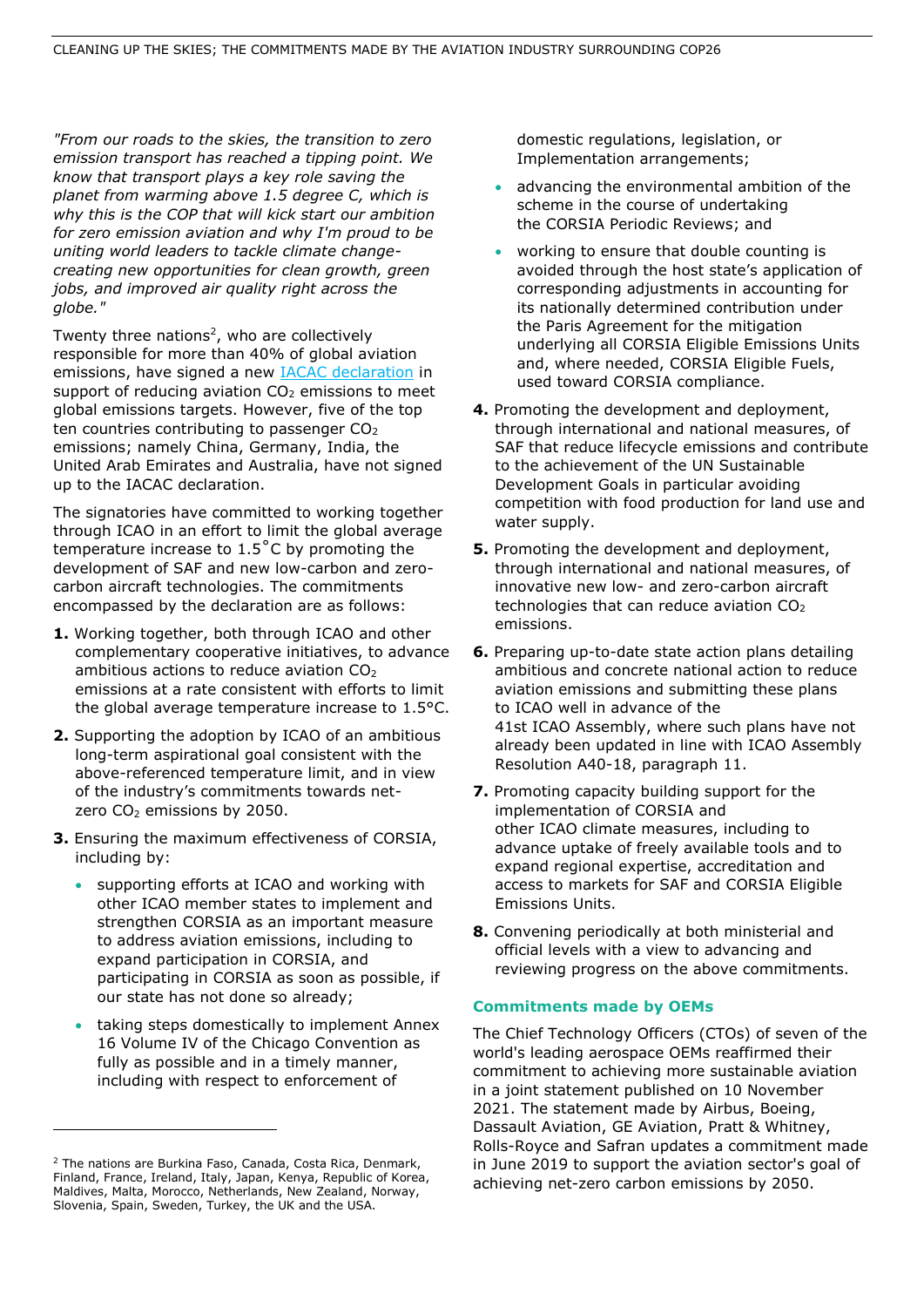The seven CTOs discussed the progress of aviation sustainability at a pre-COP26 event and announced three primary areas of focus for the development of aviation technology:

- **1. Airframes and engines**  advancing state-ofthe-art airframe and engine design and technology.
- **2. Fuel**  supporting increased availability and use of SAF and exploring the use of green hydrogen as a fuel of the future. The CTOs are calling for a sustained and planned approach from policymakers to support the ramp-up of SAF and green hydrogen usage across the industry, as well as investment in SAF and green hydrogen production capacity by fuel producers.
- **3. New Technologies** continuing to develop novel technologies that will contribute to achieving netzero carbon aviation through the collaboration of research institutions and aerospace suppliers, as well as by encouraging investment by airport operators in the infrastructure required to support new aviation technologies.

The OEMs will issue a call to action to policymakers, research centres, suppliers, fuel producers and airport operators to act and deliver on these sustainability commitments.

ICAO President Salvatore Sciacchitano commented "*Only through the introduction of radical, disruptive technology will we be able to decarbonize aviation. Fortunately, innovation is in aviation's DNA."*

#### **Commitments made by airports**

The airport industry took centre stage in COP26's Climate Action Hub, reaffirming their global commitment to net-zero carbon emissions. ACI Europe (the European regional association of Airports Council International, the only worldwide professional association of airport operators), through its Director General Olivier Jankovec, underlined the tangible climate actions being taken by airports globally in addressing their own global emissions whilst also supporting the broader decarbonisation of the air transport sector.

With a keynote speech called *"Delivering the Net Zero Airport of the Future"* Jankovec said the airport industry has long championed the sector's need to chart a course to net-zero, with the first ACI Europe carbon management resolution in Europe in 2008, followed by the launch of the Airport Carbon Accreditation programme twelve years ago. Europe's airports committed to a net-zero  $CO<sub>2</sub>$  airport emissions goal by 2050 in 2019, followed by a further global Net Zero 2050 commitment made earlier this year, which is a long-term carbon goal

reduction programme with concrete guidance and transparent reporting on progress incorporated in the recently announced *Repository of Roadmaps and accompanying Guidance*, which will soon be followed by a worldwide *Airport Action Plans Initiative*.

It is anticipated that 94 European airports will achieve net-zero carbon emissions by 2030, as a consequence of these measures, with 10 airports having already achieved this objective.

#### **Commitments made by airlines**

In the lead up to COP26, the UK government pushed for countries to agree to lower global aviation emissions to levels in line with the Paris Agreement. This approach corresponded with an increased push towards off-setting of emissions and decarbonisation within the industry worldwide.

In late October, airlines acting through the representative body, the International Air Transport Association ("**IATA**"), passed a resolution that committed its members to achieving net-zero carbon emissions by 2050. Willie Walsh, IATA's Director General, spoke of this "*momentous decision*" taken by the world's airlines "*that will ensure the freedom of future generations to sustainably explore, learn, trade, build markets, appreciate cultures and connect with people the world over.*" IATA, which counts among its members close to 300 of the world's largest carriers, which account for 83% of the world's air traffic, fleshed out a £1.5 billion plan with a clear focus on developing new technologies. In addition to the support of airlines, this plan relies heavily on the cooperation of government and industry players, such as fuel suppliers and engine manufacturers. The initiative has gained traction worldwide, with the Association of Asia Pacific Airlines ("AAPA")<sup>3</sup> and Airlines for America<sup>4</sup> declaring their commitment to achieving net-zero carbon emissions by 2050, signalling a clear desire to transform the way the industry operates.

Unsurprisingly, such plans were discussed extensively at COP26, where 20 airlines, which collectively operate over 800 aircraft and carry more than 177 million passengers annually, decided to go further by committing to flying more sustainably to minimise the sector's carbon footprint. The 20 airlines, which include easyJet, Air New Zealand and

Philippine Airlines, Royal Brunei Airlines, Singapore Airlines (SA), and Thai Airways International (SA).

<sup>&</sup>lt;sup>3</sup> The member airlines: Air Astana, All Nippon Airways (SA), Asiana Airlines (SA), Bangkok Airways, Cathay Pacific Airways (OW), China Airlines (ST), EVA Airways (SA), Garuda Indonesia (ST), Japan Airlines (OW), Korean Air (ST), Malaysia Airlines (OW),

<sup>4</sup> The member airlines: Alaska Airlines, American Airlines, Atlas Air, Delta, FedEx Express, Hawaiian Airlines, jetBlue, Southwest, United Airlines, and UPS.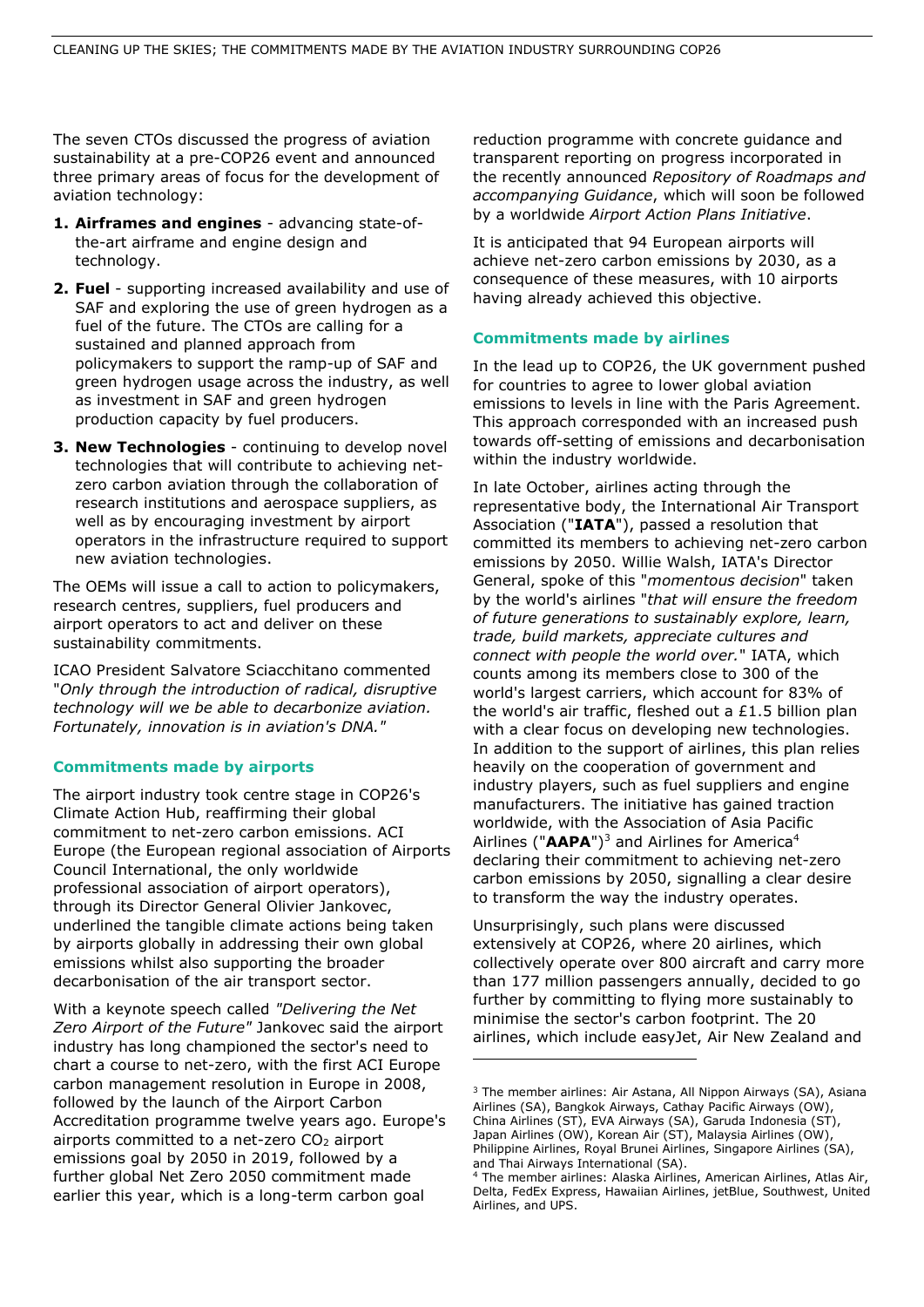Icelandair, are members of the World Economic Forum's "Target True Zero initiative"<sup>5</sup> , and have pledged to ensure nearly 30% of their respective aircraft serving shorter-range routes are to be electric or hydrogen-powered. The airlines plan to make this commitment a reality by creating new aircraft designs or retrofitting their existing fleet, although the exact timelines for such developments are yet to be confirmed.

Transport Day also provided the opportunity for airlines to advance their ambitious plans to respond to increasing global pressure for sustainable aviation. British Airways spoke of their success in powering the first transatlantic flight after the pandemic with a fuel mix that contained 35% SAF. While easyJet, which became the first major airline to offset the carbon emissions from the fuel used in all of its flights in 2019, has spoken about joining the UNbacked campaign Race to Zero, aimed at achieving net-zero carbon emissions by 2050. The airline, which will set out its net-zero roadmap in the coming months, has committed to setting an interim science-based target for 2035 that will require approval by the Science Based Targets initiative (SBTi).<sup>6</sup> easyJet, which describes offsetting as an interim solution, has spoken optimistically about its collaborations with Airbus and Wright Electric and plans to accelerate development of zero-emission technologies, such as hydrogen electric, hydrogencombustion and hybrid aircraft which it hopes to begin operating by the mid to late 2030s.

ZeroAvia also announced plans to partner with Alaska Air Group ("**Alaska**") to develop its zero emission hydrogen-electric powertrain, which will be used for regional passenger aircraft. In partnership with Alaska, ZeroAvia plans to scale the company's existing powertrain platform to produce the ZA2000 engine family, which will be initially deployed in Bombardier Q400 aircraft and which is expected to have a 500-mile range. Alaska has also secured an option for up to 50 engine kits, which will allow the airline to begin converting part of its regional passenger fleet to use hydrogen-electric power through ZeroAvia's zero-emission powertrain, starting with the Bombardier Q400 aircraft.

In the cargo sphere, Qatar Airways Cargo, the freight division of Qatar Airways Group, discussed its plans to become the first cargo carrier to join the IATA CO2NNECT platform in partnership with IATA. This will see Qatar Airways Cargo and IATA join forces with Kuehne+Nagel, one of the world's leading freight forwarders, with the aim of achieving carbon neutrality by offering an integrated carbon calculation and offset solution between Qatar Airways, shippers, and freight forwarders such as Kuehne+Nagel. Speaking at the launch of the partnership, Willie Walsh, IATA's Director General, said "*The industry target of achieving net-zero carbon emissions by 2050 applies to both passengers and cargo. It also needs all stakeholders in the industry to work together and embrace innovative solutions […] As the world gathers for the COP26 meeting to strengthen global carbonreduction plans, the launch of this offsetting solution shows our industry-wide commitment to sustainable air cargo*."

#### **SAF: fuel of the future**

The aviation industry has been increasingly focussed on SAF, which is predicted to play a significant role in assisting with the decarbonisation of the airline industry at a time where technological advancements in electric and hydrogen powered aircraft are still some way off commercial implementation. SAF is an alternative to fossil-derived fuel that is produced from sustainable sources, such as cooking oil and solid waste (including packaging and food scraps that would otherwise contribute to landfill). BP explains that "*SAF can be blended at up to 50% with traditional jet fuel and all quality tests are completed as per a traditional jet fuel. The blend is then recertified as Jet A or Jet A-1. It can be handled in the same way as a traditional jet fuel*". It has been estimated that SAF has the potential to reduce carbon emissions generated by aircraft by up to 80% in comparison to the traditional jet fuels it will replace.

Production of SAF is currently very limited due to high costs and the lack of the infrastructure necessary to support it. An important topic of discussion at COP26 was the need to encourage investment in SAF in order to create more demand which, it is hoped, would lead to greater production and lower costs in the future. The Sustainable Aviation Buyers Alliance ("**SABA**"), which commits to investing in SAF, announced on 10 November that new supporters had joined the alliance. In addition to existing commitments from Boeing, Bank of America, Microsoft and Netflix, new supporters Amazon Air, Alaska Airlines, JetBlue and United Airlines have committed to buying SAF.

In the lead up to COP26, London Heathrow Airport announced a carbon offsetting initiative using SAF.

<sup>&</sup>lt;sup>5</sup> The signatory airlines: Aero, Air New Zealand, Air Nostrum, Alaska Airlines, Amelia, ASL Aviation Holdings, Braathens Regional Airlines, easyJet, Finistair, Icelandair, Iskwew Air, Loganair, Mokulele, Ravn Alaska, SoundsAir, Southern Airways Express, Surf Air Mobility, Viva Aerobus, Waltzing Matilda Aviation, and Xwing. <sup>6</sup> The SBTi is a partnership between the CDP, the United Nations Global Compact, the World Resources Institute and the World Wide Fund for Nature (WWF). It was formed for the purpose of driving ambitious climate action in the private sector by enabling companies to set science-based emissions reductions targets.